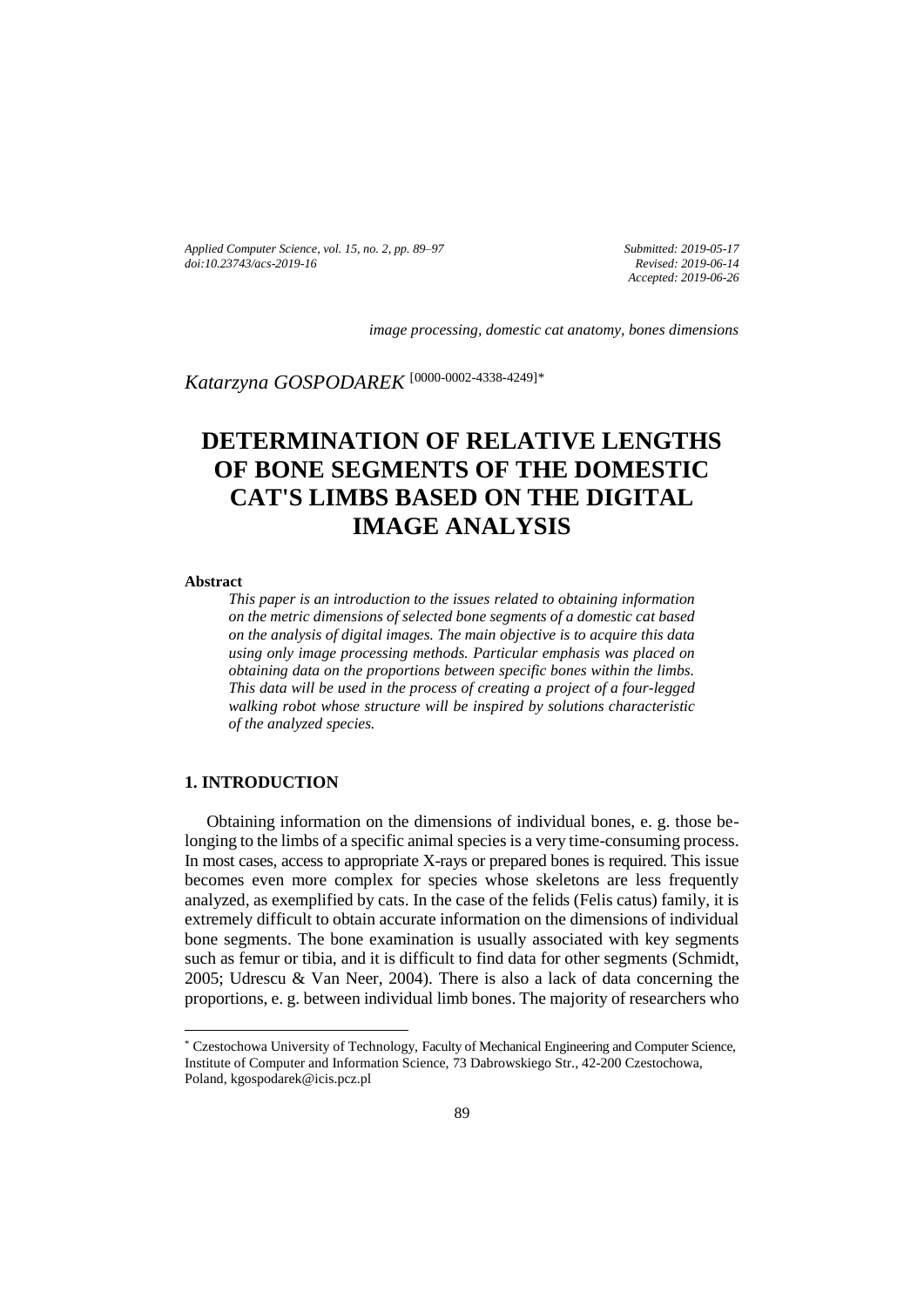analyze the anatomy of cats focus their analysis on the measurement of angles obtained in the joints, both mechanical and anatomic, and on the extraction of natural tilt angles of selected bone segments (Brown, Bertocci & Cheffer, 2018; Day & Jayne, 2007; Fonseca, Lobo-Jr & Santana, 2017; Pike & Alexander 2002).

Measurements relating to the determination of the ratio between individual bones within a cat's limbs are often omitted. Although they may provide a lot of useful information, among others on the subject of changes in the anatomical structure of the species. This may be caused by a limited number of available research materials. In the case of domestic cats, the appropriately reconstructed skeletons are extremely rare. On the other hand, their X-rays are most often taken for the purpose of bone tissue traumatology. This causes that they only cover the area of an injury. In most cases, it is a single bone or joint (Coulson & Lewis, 2002; Zwierucho & Strokowska, 2018).

There are small databases that can provide information about the metric dimensions of individual bones, but there is no information about their interrelationships within the entire skeleton. There are few papers on this subject matter. However, they highlight the problem related to the large variation in metric dimensions in the group of domestic cats. An example can be the work (O'Connor, 2007), in which a part of individuals belonging to this group was characterized by dimensions of limb bones similar to wild animals like wildcats (Felis silvestris), which are characterized by significant elongation.

The use of image processing and analysis methods in order to obtain approximate dimensions of individual bone segments for a specific species allows using materials from generally available databases in research. In this case, the dimensions can be determined on the basis of a variety of video materials or digital photos. This allows obtaining approximate data on the anatomical structure of animals, without the need for direct physical contact with the animal or its skeleton. The use of image processing in the discussed process has a significant influence on the acceleration of its course.

#### **2. MATERIALS AND METHODS**

The aim of the study was to determine the total length of limbs and the anatomical, relative mean lengths of selected bone segments of a domestic cat based on the analysis of digital images. The first database of analyzed images contained 20 digital photos representing skeletons of a selected species. Most of them were photographs of real skeletons which are exhibits in a museum or scientific centers (Fig. 1) and illustrations from anatomical atlases (Fig. 2).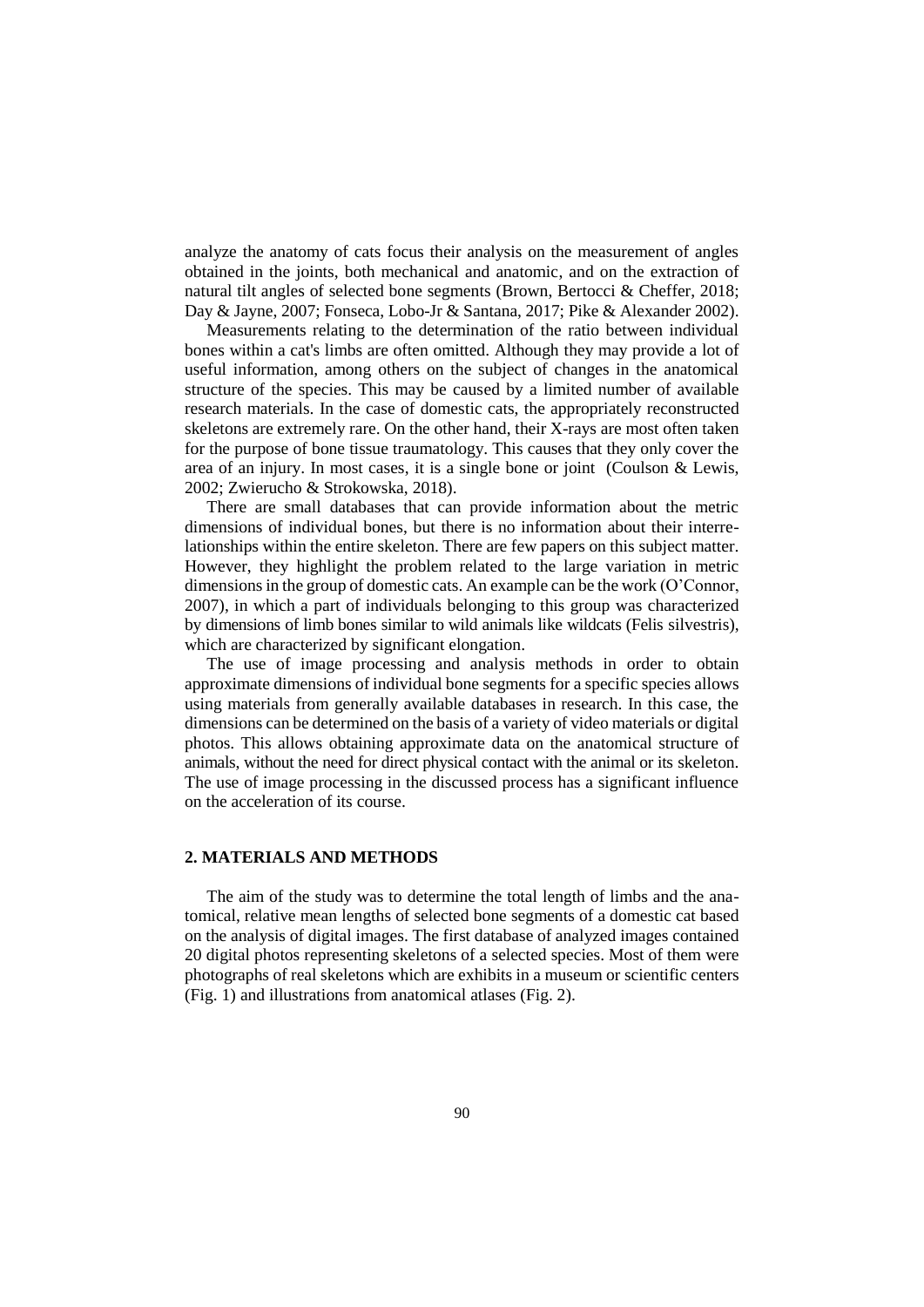

**Fig. 1. Cat (Felis catus) skeleton from the collection of Moscow State University Department of Biology [source: https://meta.wikimedia.org]**



**Fig. 2. Felis catus – image from the book [source: https://meta.wikimedia.org]**

Each of the images under analysis was published under licenses enabling their use during the research, including CC0 type licenses – the so-called public domain transfer. The second base consisted of 20 frames isolated from various video materials containing the registered cat's gait in the sagittal plane (Fig. 3).

During the research, approximate dimensions of selected bone segments were obtained for each of the tested individuals. The following bones were analyzed: humerus, ulna/radius, metacarpals, femur, tibia/fibula, metatarsal, carpals, and phalanges (Fig.4). The total limb lengths have been calculated as the sum of the length of the respective segments, separately for the fore and hind limbs. Relative distances were calculated by dividing the specified anatomical length by the total length of the relevant limb and expressed as a percentage. During the tests, anatomically characteristic distances were also determined, for example, a twodimensional distance between the shoulder and the hip joint

The anatomical lengths of individual bones were determined on the basis of the two-dimensional analysis of appropriately selected digital images. The measurements were carried out using Kinovea software. It is a free, powerful tool for analyzing digital images and video materials using a wide variety of measurement functions. It is mainly used for sports analyses, but due to its characteristics, it could also be used to carry out the aforementioned anatomical measurements.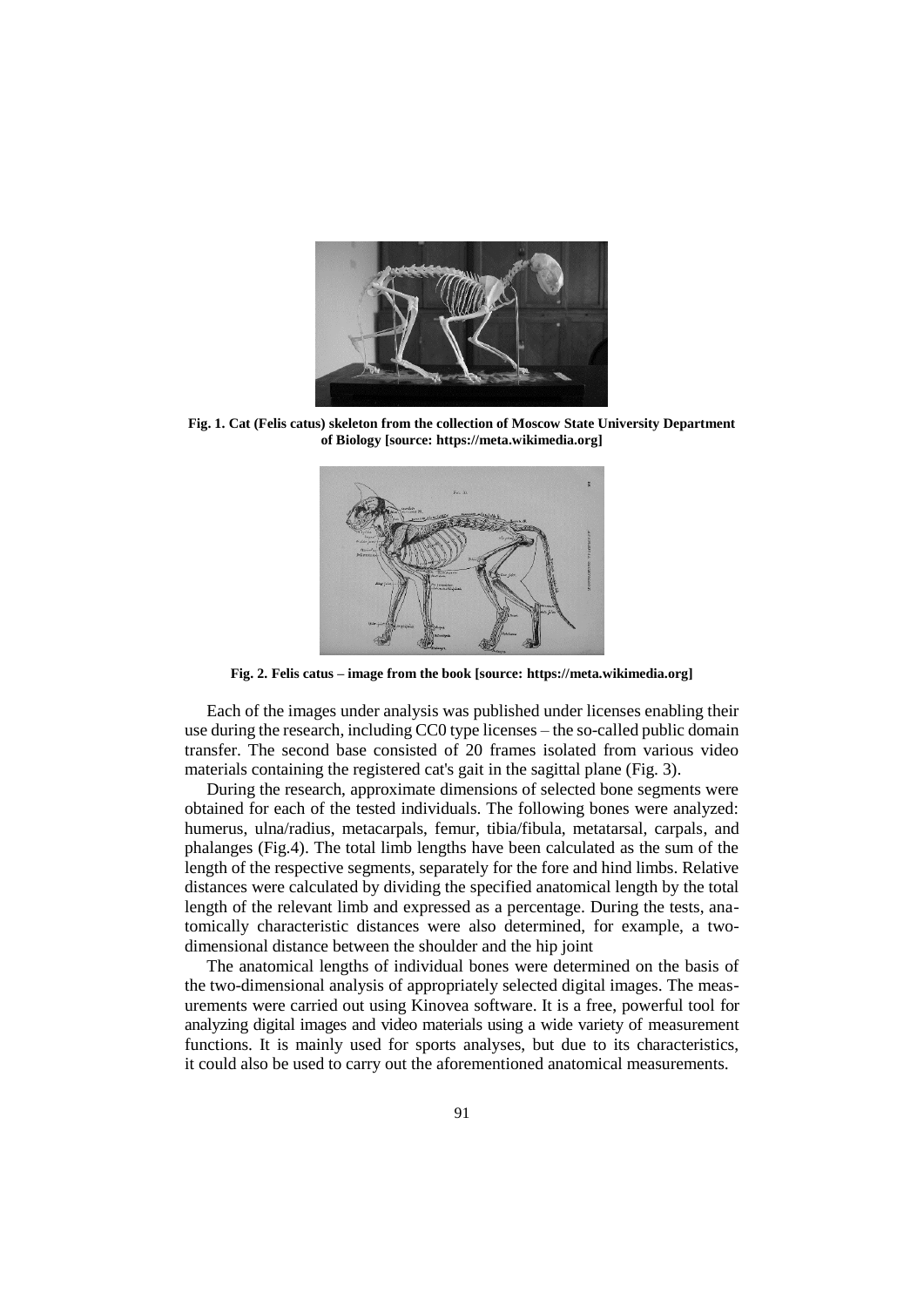

**Fig. 3. Selected frames of the video sequence illustrating the cat's walk recorded in the sagittal plane**



**Fig. 4. Specimen of eyra cat skeleton on display at the Museum of Veterinary Anatomy, FMVZ USP (1 – humerus, 2 – ulna, 3 – metacarpals, 4 – carpals, 5 – femur, 6 – tibia, 7 – metatarsal, 8 – phalanges)**

## **3. DESCRIPTION OF THE RESEARCH PROCESS**

The research was carried out separately for two specially prepared test bases. As the first, the images containing representations of the skeleton of a domestic cat were analyzed. The second group that was analyzed were images containing representations of real individuals.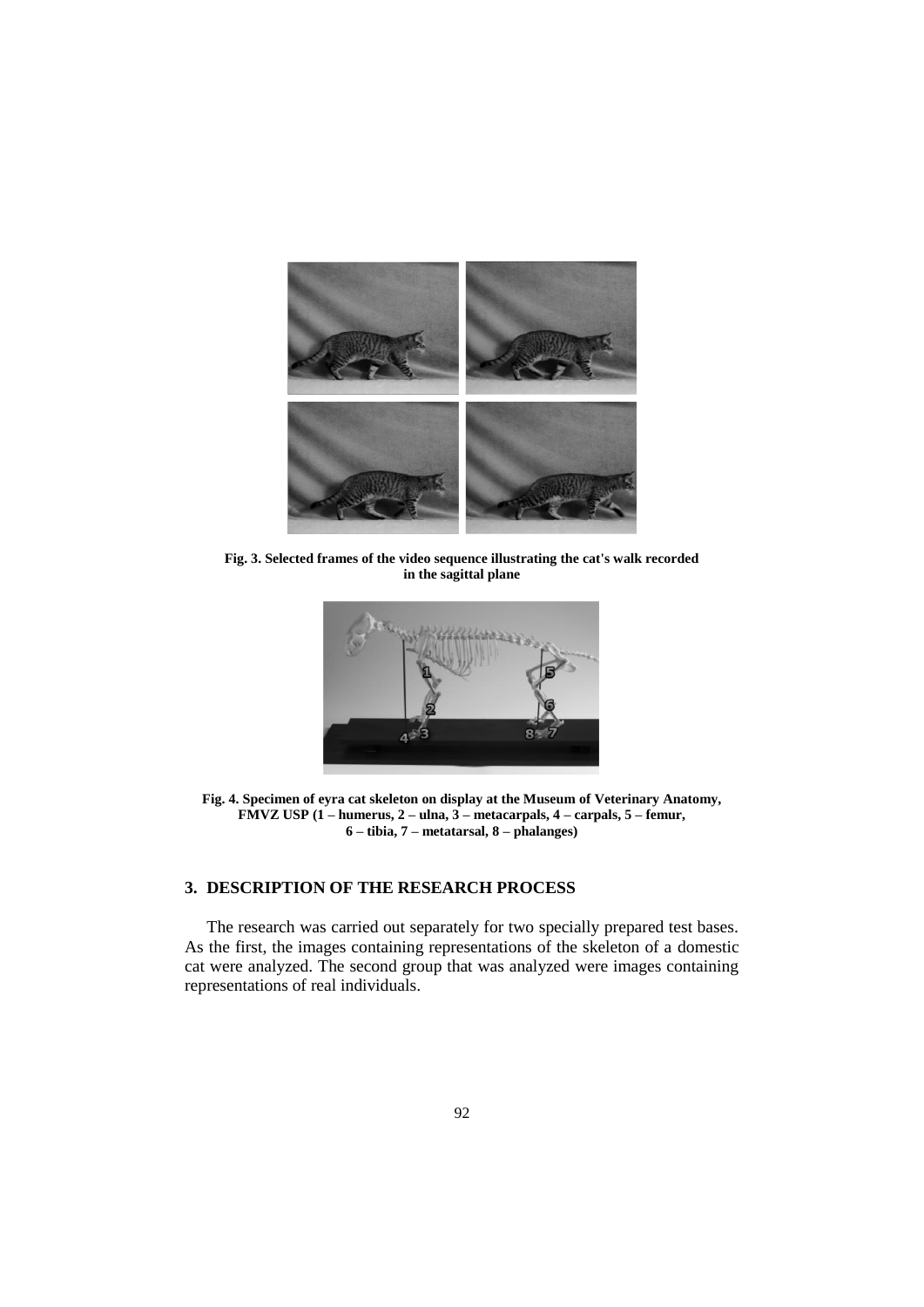

**Fig. 5. Frame with marked characteristic key points**



**Fig. 6. Frame with absolute lengths of segments expressed in pixels**

The analysis of each database consisted of several stages. Initially, for each individual, and more precisely for his representation in the form of a digital image, characteristic key points were marked. They symbolize selected anatomical points such as joints or bony process (Fig. 5). Then the absolute lengths of individual segments expressed in pixels were determined (Fig. 6). The next step was to determine the total length of the limbs, divided into hind and fore. These data were then used as reference values in calculating the relative lengths of the analyzed bones and selected anatomical distances. These data were then used as reference values in calculating the relative lengths of the analyzed bones and selected anatomical distances. In order to obtain the most reliable results, each of the analyzed images was measured five times and the output results were based on the arithmetic mean.

The final stage of the study was to determine the mean relative lengths of each bone segments of the limbs for each of the bases separately. The sample means were determined on the basis of the formula:

$$
\mu_{x} = \frac{\sum_{i=1}^{n} x_{i}}{n},\tag{1}
$$

where:  $\mu_x$  – mean,

 $x_i$  – observed values,

*n* – number of sample.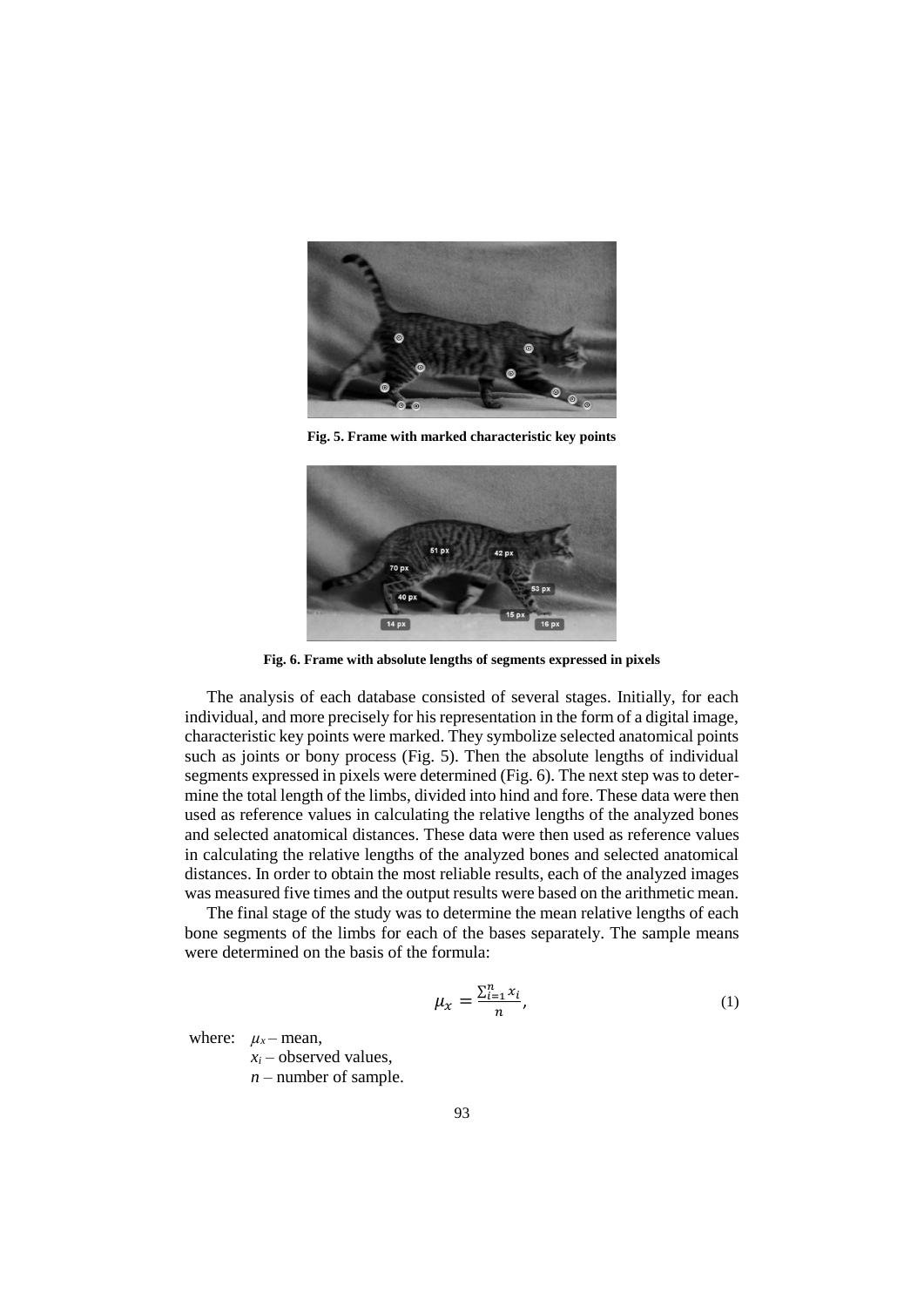For each determined length, the value of the standard deviation and the standard mean error (s. e. m.) were calculated:

$$
S = \sqrt{\frac{\sum_{i=1}^{n} (x_i - \mu_X)^2}{n - 1}},
$$
\n(2)

where: *s* – standard deviation,

 $x_i$  – observed values,

*n* – number of sample,

 $\mu_{\rm x}$  – sample mean.

$$
SE_{\mu_X} = \frac{s}{\sqrt{n}},\tag{3}
$$

where:  $SE_{\mu x}$  – standard error of the mean,

*s* – standard deviation,

*n* – number of samples.

# **4. RESULTS**

The data obtained during the tests allowed to determine approximate lengths of specific bone segments in relation to the total length of the limbs. The results are presented in the tables below. The first (Tab. 1) contains the results obtained for a group of images containing skeleton representations. The second one contains the results obtained for a group of images containing representations of real individuals. The proportions are in accordance with the available literature data of the domestic cat's anatomy. Which allows that these results may be considered as a characteristic reference point for the analysis of the anatomical structure of the species concerned. The species characteristics obtained in the study, e. g. that the tibia is usually slightly longer than the femur, were confirmed in the analysis of research carried out in a given subject area. The same conclusions appear in the works of researchers analyzing animal skeletons directly (Fonseca et al., 2017; Petrov, 1992) and in the works related to the analysis of materials containing their recorded gait (Day & Jayne, 2007). In both cases, the differences in relative bone lengths obtained did not exceed 5%, while in terms of determining the proportion between individual bones, compliance at level 86. 33% was obtained. In only one case, discrepancies were found in the analyses. It was a relation between humerus and ulna bones.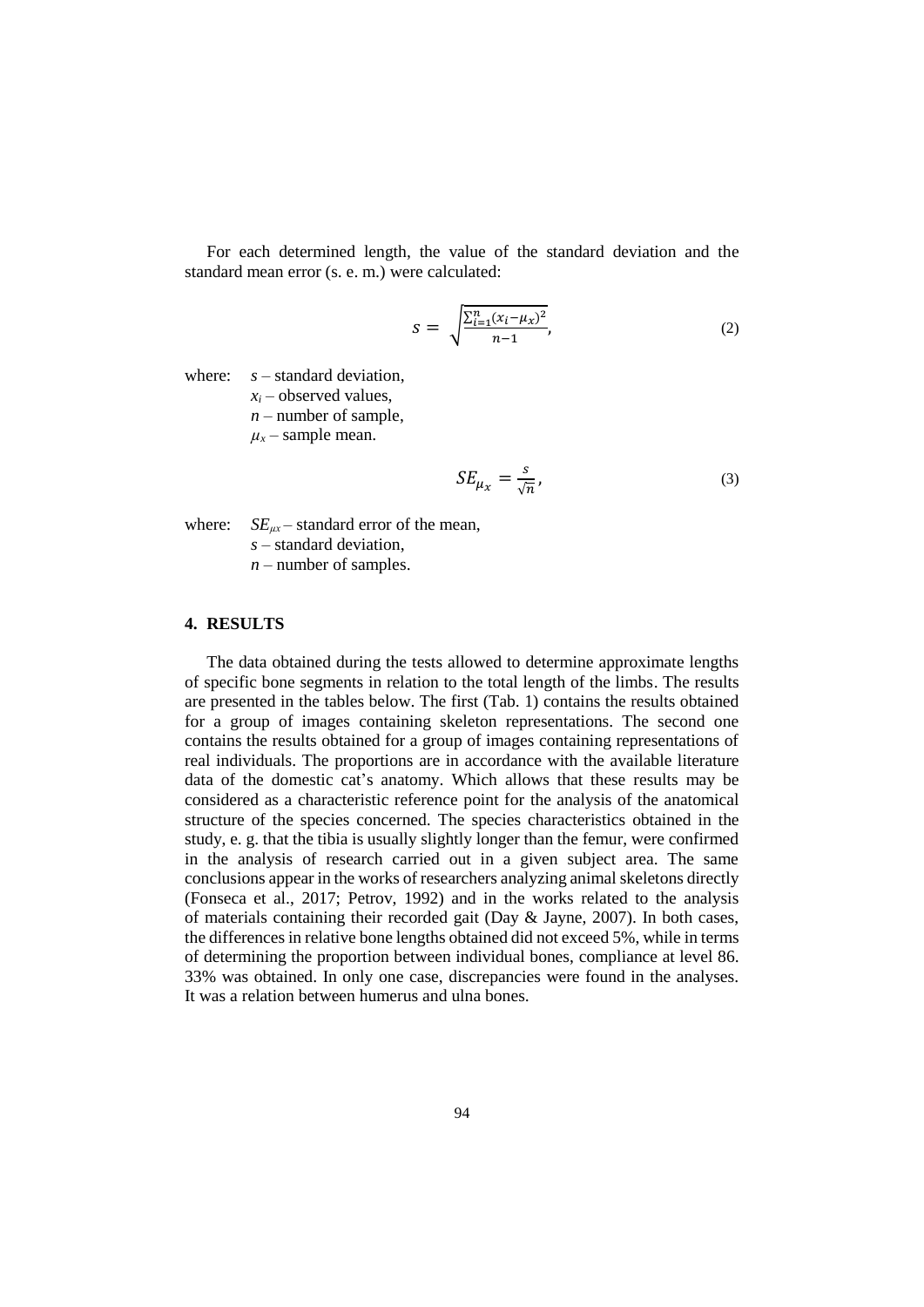**Tab. 1. Proportional lengths of individual limb segments – results obtained for a group of images containing skeleton representations (values** are means  $\pm$  s. e. m.)

| <b>Hind-limb Segment</b> | <b>Relative Length (% Hind-limb Length)</b> |
|--------------------------|---------------------------------------------|
| Femur                    | $32,90 \pm 0,41$                            |
| Tibia                    | $36,43 \pm 0,43$                            |
| Metatarsals              | $20,09 \pm 0,52$                            |
| Phalanges                | $10,59 \pm 0,42$                            |
|                          |                                             |
| <b>Fore-limb Segment</b> | <b>Relative Length (% Fore-limb Length)</b> |
| Humerus                  | $35,75 \pm 0,41$                            |
| Ulna                     | $40,84 \pm 0,71$                            |
| Metacarpals              | $12,66 \pm 0,40$                            |

**Tab. 2. Proportional lengths of individual limb segments – results obtained for a group of images containing representations of real individuals (values are means ± s. e. m.)**

| <b>Hind-limb Segment</b> | Relative Length (% Hind-limb Length) |
|--------------------------|--------------------------------------|
| Femur                    | $30,03 \pm 0,55$                     |
| Tibia                    | $36,03 \pm 0,65$                     |
| Metatarsals              | $22,68 \pm 1,03$                     |
| Phalanges                | $11,27 \pm 0,44$                     |
| <b>Fore-limb Segment</b> | Relative Length (% Fore-limb Length) |
| Humerus                  | $34,46 \pm 0,73$                     |
|                          |                                      |
| Ulna                     | $42,10 \pm 0,70$                     |
| Metacarpals              | $11,59 \pm 0.51$                     |

The proportions between individual limb bones determined during the analysis of digital images are consistent with the characteristics of the examined species. In all cases, the total length of the hind-limb was longer than that of the fore-limb. The tibia was usually slightly longer than the femur. The same applies to the ulna and humerus bones.

When comparing the results for both test bases, it can be seen that they are quite consistent. Differences generally do not exceed three percentage points. Although the measurements carried out for images containing pictures of living individuals were burdened with difficulties related to the necessity of partial prediction of the position of key joints. The highest correlation between the measurements for two bases was obtained in the case of tibia and humerus bone. However, the lowest correlation of measurements was obtained in the case of the femur bone.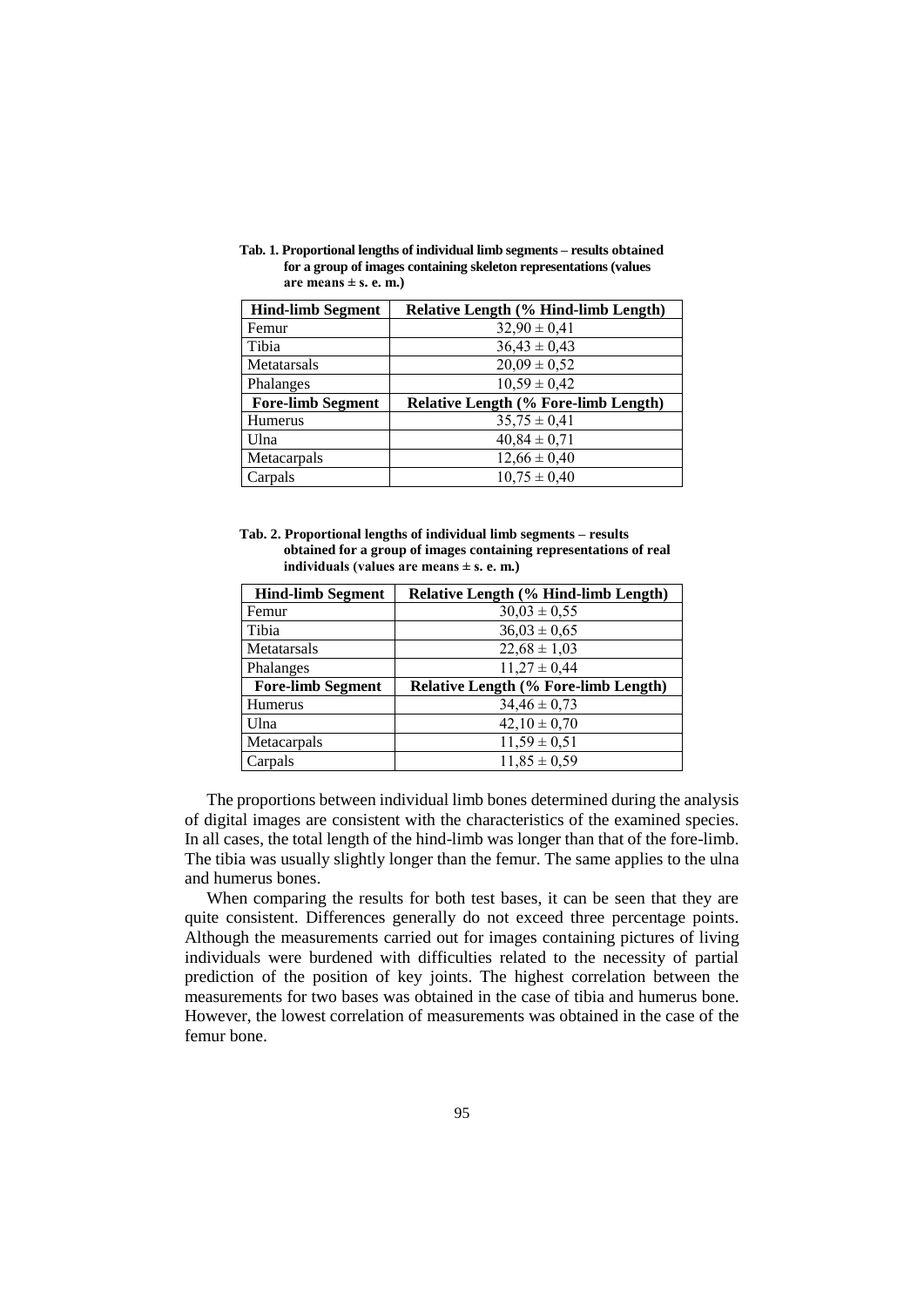#### **3. CONCLUSIONS**

The results obtained as part of the research were fully obtained using noninvasive measurement techniques. Determined relative lengths of individual limb bones of the analyzed species mostly coincide with the available literature data. The differences appearing in the results are mostly derived from the high intraspecies diversity in cats

In order to obtain higher accuracy of results, it would be necessary to conduct the research process separately for many subgroups of individuals, with the division of gender or origin. However, it should be taken into account that even the work of researchers dealing with the subject of one subgroup of felids, characterized by a significant similarity (e.g. wildcats) show high variability of the obtained results even in the case of direct measurements (Day & Jayne, 2007; Petrov, 1992). This means that most bone length measurements in a particular species group usually give results in the form of averaged, approximate values.

The results of the study show that it is possible to measure the approximate lengths of selected bone segments in animals using procedures exclusively related to image processing and analysis. The proposed method is one of the non-invasive measurement techniques. It allows obtaining a large amount of data on species characteristics without the necessity of direct contact with the analyzed individual. This information can be extracted from the materials that are available in public databases.

The proposed methodology of collecting data on the relative length of limbs of a given species broadens the possibilities related to the analysis of skeletal anatomy. It constitutes a significant contribution to this research area, due to a very limited number of observations and related works (Day & Jayne, 2007; Fonseca et al., 2017; Petrov, 1992). The approach presented in the paper can be used in particular for the design of robots designed on the anatomical structure of specific animals. This is a promising solution because the metric features are already successfully used in the construction of humanoid robots.

#### **REFERENCES**

- Brown, N., Bertocci, G. E., & Cheffer, K. A. (2018). A three dimensional multiplane kinematic model for bilateral hind limb gait analysis in cats. *PLoS One, 13*(8), 0197837. doi:10.1371/ journal.pone.0197837
- Coulson, A., & Lewis, N. (2002). *An Atlas of Interpretative Radiographic Anatomy of the Dog and Cat.* UK: Blackwell Science.
- Day, L. M., & Jayne, B. C. (2007). Interspecific scaling of the morphology and posture of the limbs during the locomotion of cats (Felidae). *The Journal of Experimental Biology*, *210*, 642–654. doi:10.1242/jeb.02703
- Fonseca, R. L., Lobo-Jr, A. R., & Santana, M. I. S. (2017). Measurements of femoral angles, femur length, and hip width in cat radiographs. *Arquivo Brasileiro de Medicina Veterinária e Zootecnia*, *69*, 1513-1520. doi:10.1590/1678-4162-9583